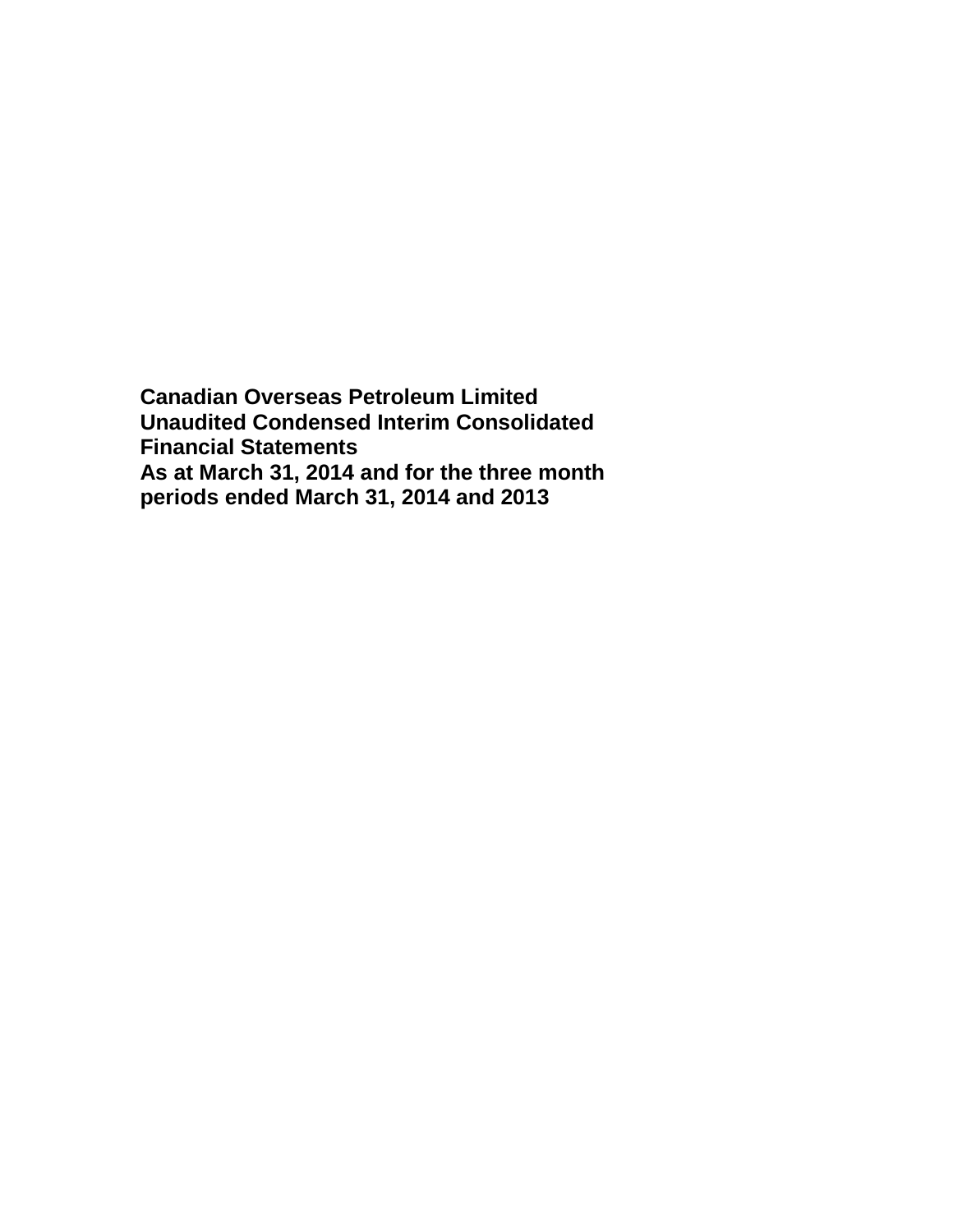### **Management's Responsibility for Consolidated Financial Statements**

The information provided in these unaudited condensed interim consolidated financial statements is the responsibility of management. In the preparation of the statements, estimates are sometimes necessary to make a determination of future values for certain assets or liabilities. Management believes such estimates have been based on careful judgments and have been properly reflected in the accompanying unaudited condensed interim consolidated financial statements.

Management maintains a system of internal controls to provide reasonable assurance that the Company's assets are safeguarded and to facilitate the preparation of relevant and timely information.

The audit committee has reviewed the unaudited condensed interim consolidated financial statements with management and the auditors, and has reported to the Board of Directors. The Board of Directors has approved the unaudited consolidated interim financial statements as presented.

*Signed "Arthur S. Millholland" Signed "Christopher McLean"* Arthur S. Millholland Christopher McLean President and Chief Executive Officer Chief Financial Officer May 27, 2014 May 27, 2014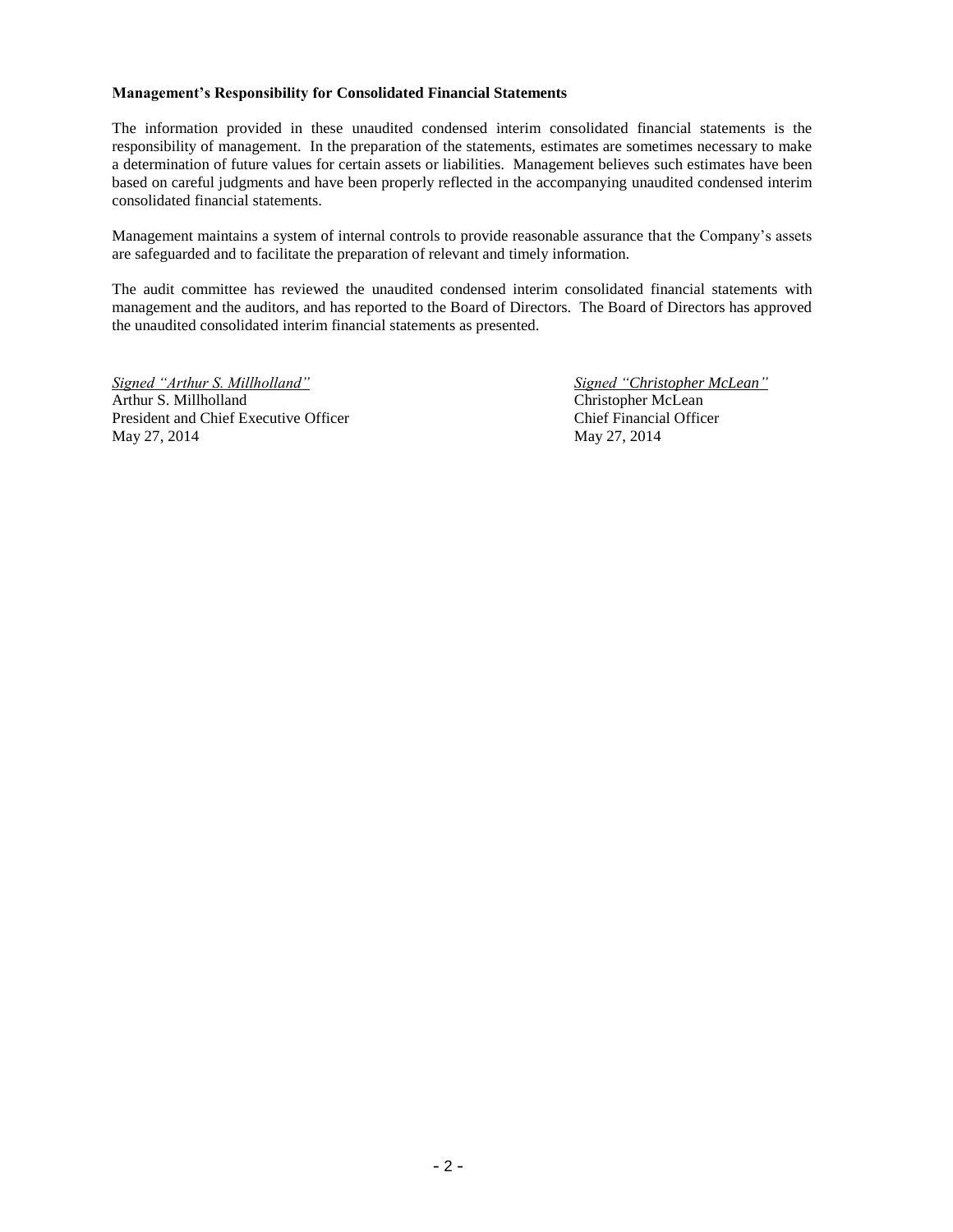# **Condensed Consolidated Statements of Financial Position (unaudited)**

**(in thousands of Canadian dollars)**

| As at                                                                             | March 31, |            | December 31, |            |  |
|-----------------------------------------------------------------------------------|-----------|------------|--------------|------------|--|
|                                                                                   |           | 2014       |              | 2013       |  |
|                                                                                   |           |            |              |            |  |
| <b>Assets</b>                                                                     |           |            |              |            |  |
| Current                                                                           |           |            |              |            |  |
| Cash and cash equivalents (note $3$ )                                             | \$        | 996        | \$           | 2,384      |  |
| Accounts receivable                                                               |           | 58         |              | 60         |  |
| Prepaid expenses                                                                  |           | 999        |              | 306        |  |
| Loan receivable                                                                   |           | 12         |              | 12         |  |
|                                                                                   |           | 2,065      |              | 2,762      |  |
| Deposits and prepayments                                                          |           | 52         |              | 52         |  |
| Loan receivable                                                                   |           | 9          |              | 12         |  |
| Exploration and evaluation assets (note 4)                                        |           | 18,398     |              | 17,502     |  |
| Office equipment                                                                  |           | 177        |              | 187        |  |
|                                                                                   | \$        | 20,701     | \$           | 20,515     |  |
| <b>Liabilities</b>                                                                |           |            |              |            |  |
| Current                                                                           |           |            |              |            |  |
| Accounts payable and accrued liabilities                                          |           |            |              |            |  |
| (note 5)                                                                          | \$        | 3,004      | \$           | 1,859      |  |
|                                                                                   |           | 3,004      |              | 1,859      |  |
| <b>Shareholders' Equity</b>                                                       |           |            |              |            |  |
| Share capital (note 6)                                                            |           | 110,020    |              | 110,020    |  |
| Contributed capital reserve                                                       |           | 47,971     |              | 47,971     |  |
| Deficit                                                                           |           | (140, 667) |              | (139, 675) |  |
| Accumulated other comprehensive                                                   |           |            |              |            |  |
| income                                                                            |           | 373        |              | 340        |  |
|                                                                                   |           | 17,697     |              | 18,656     |  |
|                                                                                   | \$        | 20,701     | \$           | 20,515     |  |
| Nature of operations (note 1)<br>Commitments and contractual obligations (note 7) |           |            |              |            |  |

**Subsequent events (note 10)**

See accompanying notes to the consolidated financial statements.

**Approved on behalf of the Board:** *Signed "Arthur S. Millholland" Signed "Rick Schmitt"* Director Director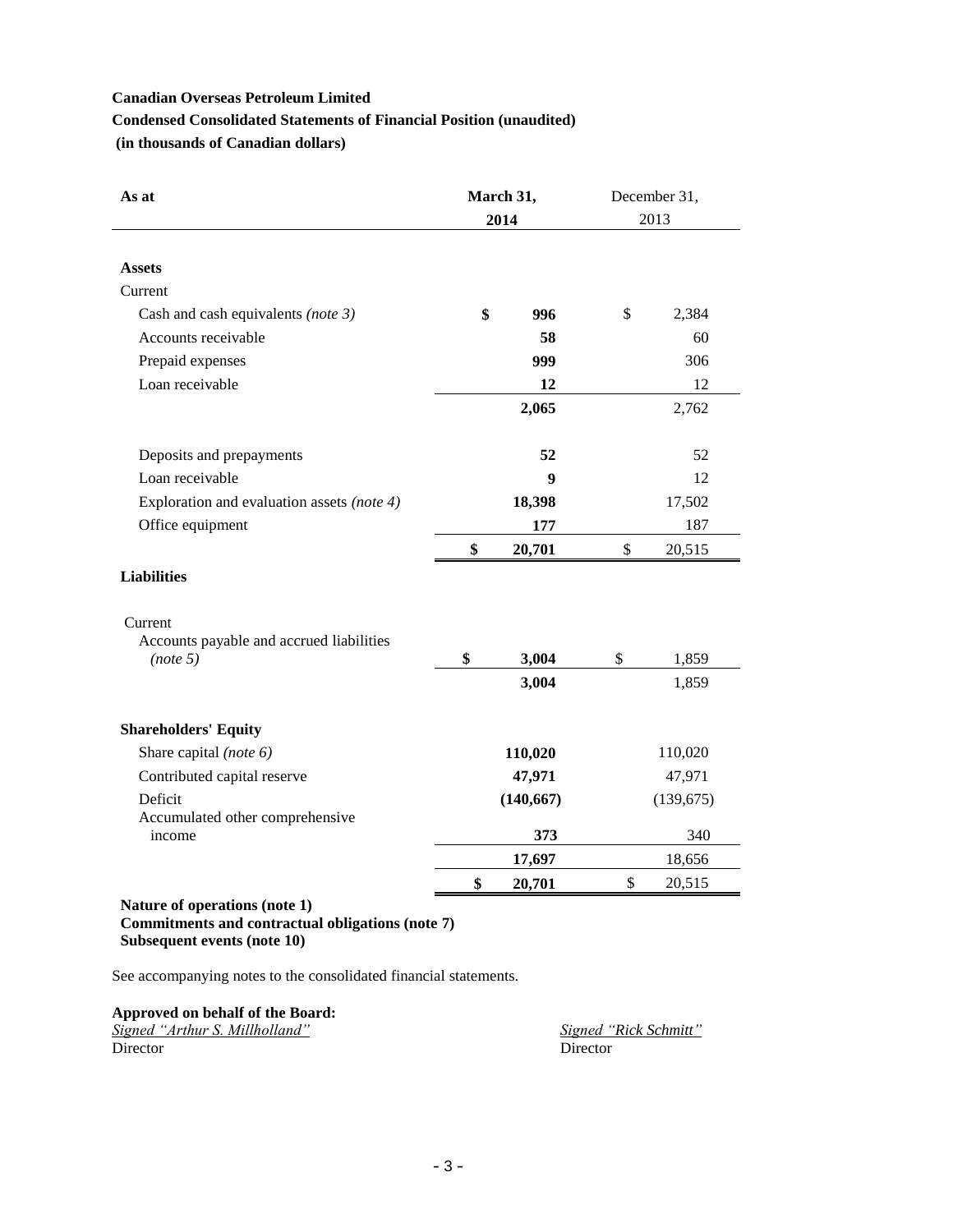# **Condensed Consolidated Statements of Comprehensive Loss (unaudited)**

**(in thousands of Canadian dollars, except per share amounts)**

| For the three months ended March 31                        | 2014        | 2013          |
|------------------------------------------------------------|-------------|---------------|
|                                                            |             |               |
| <b>Operations</b>                                          |             |               |
| Exploration                                                |             | 21            |
| Pre-license costs                                          | (282)       | (366)         |
| Administrative                                             | (1, 337)    | (1,952)       |
| Depreciation                                               | (17)        | (15)          |
|                                                            | (1,636)     | (2,312)       |
| <b>Finance income and costs</b>                            |             |               |
| Interest income                                            | 6           | 5             |
| Foreign exchange gain                                      | 638         | 268           |
|                                                            | 644         | 273           |
| Loss                                                       | (992)       | (2,039)       |
| Gain on translation of foreign subsidiaries <sup>(1)</sup> | 33          | 154           |
| Comprehensive loss                                         | \$<br>(959) | \$<br>(1,885) |
| Loss per share (basic and diluted)                         | \$(0.00)    | \$(0.01)      |
| Weighted average number of shares outstanding              | 333,717,720 | 284,016,939   |

**(1)**Other comprehensive income includes items that will be subsequently reclassified into profit and loss.

See accompanying notes to the condensed consolidated financial statements.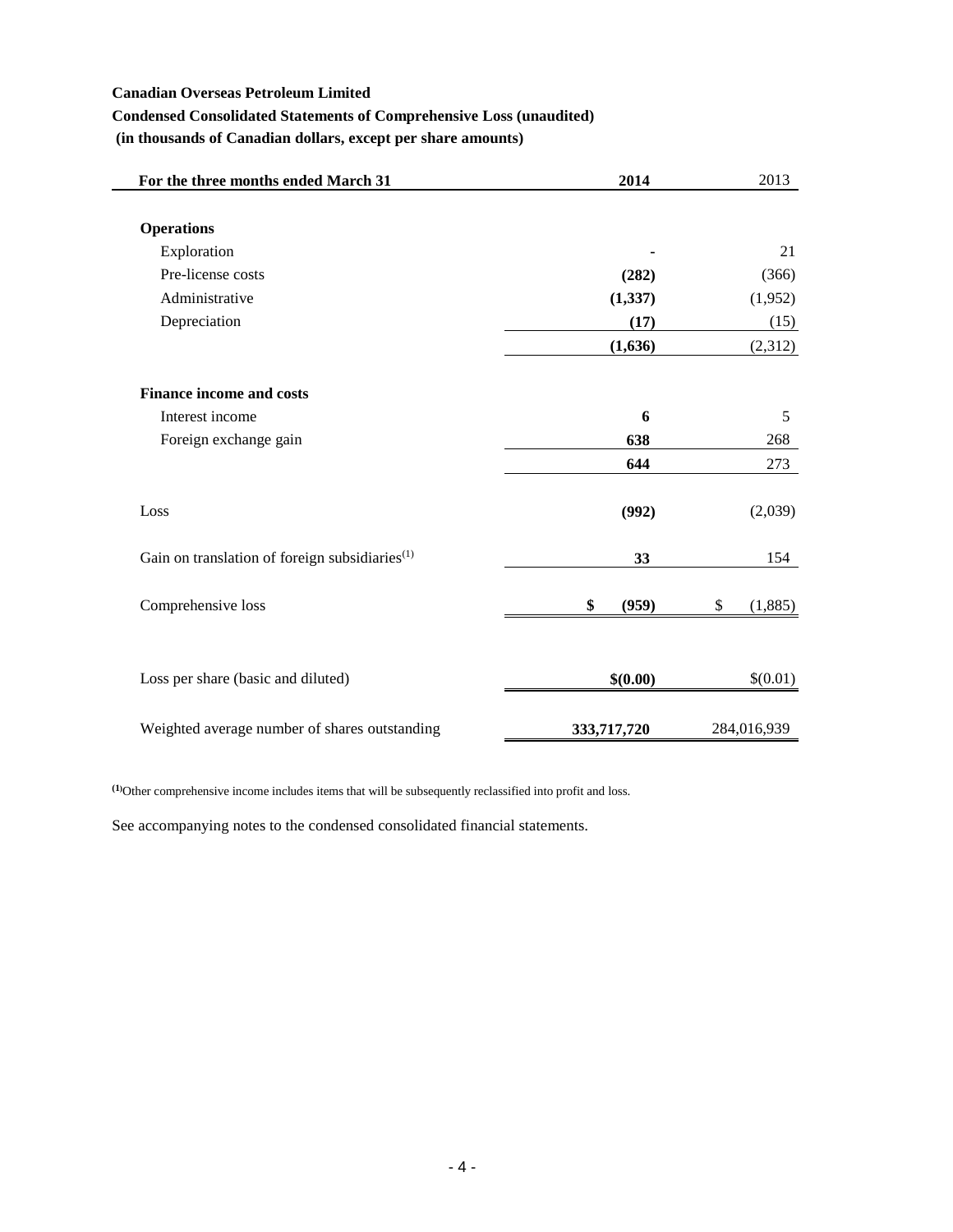# **Condensed Consolidated Statements of Changes in Equity (unaudited)**

**(in thousands of Canadian dollars)**

|                                                 |                      |                         |                                                 |                | <b>Accumulated</b> |                                |                               |
|-------------------------------------------------|----------------------|-------------------------|-------------------------------------------------|----------------|--------------------|--------------------------------|-------------------------------|
|                                                 | <b>Share</b>         | <b>Capital Warrants</b> | <b>Contributed</b><br>Capital<br><b>Reserve</b> | <b>Deficit</b> | Comprehensive      | <b>Other</b><br>$Income^{(1)}$ | <b>Total</b><br><b>Equity</b> |
| <b>Balance at December 31, 2012</b>             | $$100,768$ $$37,359$ |                         | 9,113<br>\$                                     | \$ (130,602)   | \$                 | 182                            | \$16,820                      |
| Comprehensive (loss) /<br>income for the period |                      |                         |                                                 | (2,039)        |                    | 154                            | (1,885)                       |
| <b>Balance at March 31, 2013</b>                | \$100,768            | \$37,359                | \$<br>9,113                                     | \$ (132, 641)  | \$                 | 336                            | \$14,935                      |
| <b>Balance at December 31, 2013</b>             | $$110,020$ \$        | $\blacksquare$          | \$47,971                                        | \$ (139,675)   | \$                 | 340                            | \$18,656                      |
| Comprehensive (loss) /<br>income for the period |                      |                         |                                                 | (992)          |                    | 33                             | (959)                         |
| <b>Balance at March 31, 2014</b>                | \$110,020            | \$                      | \$47,971                                        | \$ (140,667)   | \$                 | 373                            | \$17,697                      |

**(1)**As at March 31, 2014 the accumulated other comprehensive income balance consists of unrealized foreign exchange on translation of foreign subsidiaries.

See accompanying notes to the condensed consolidated financial statements.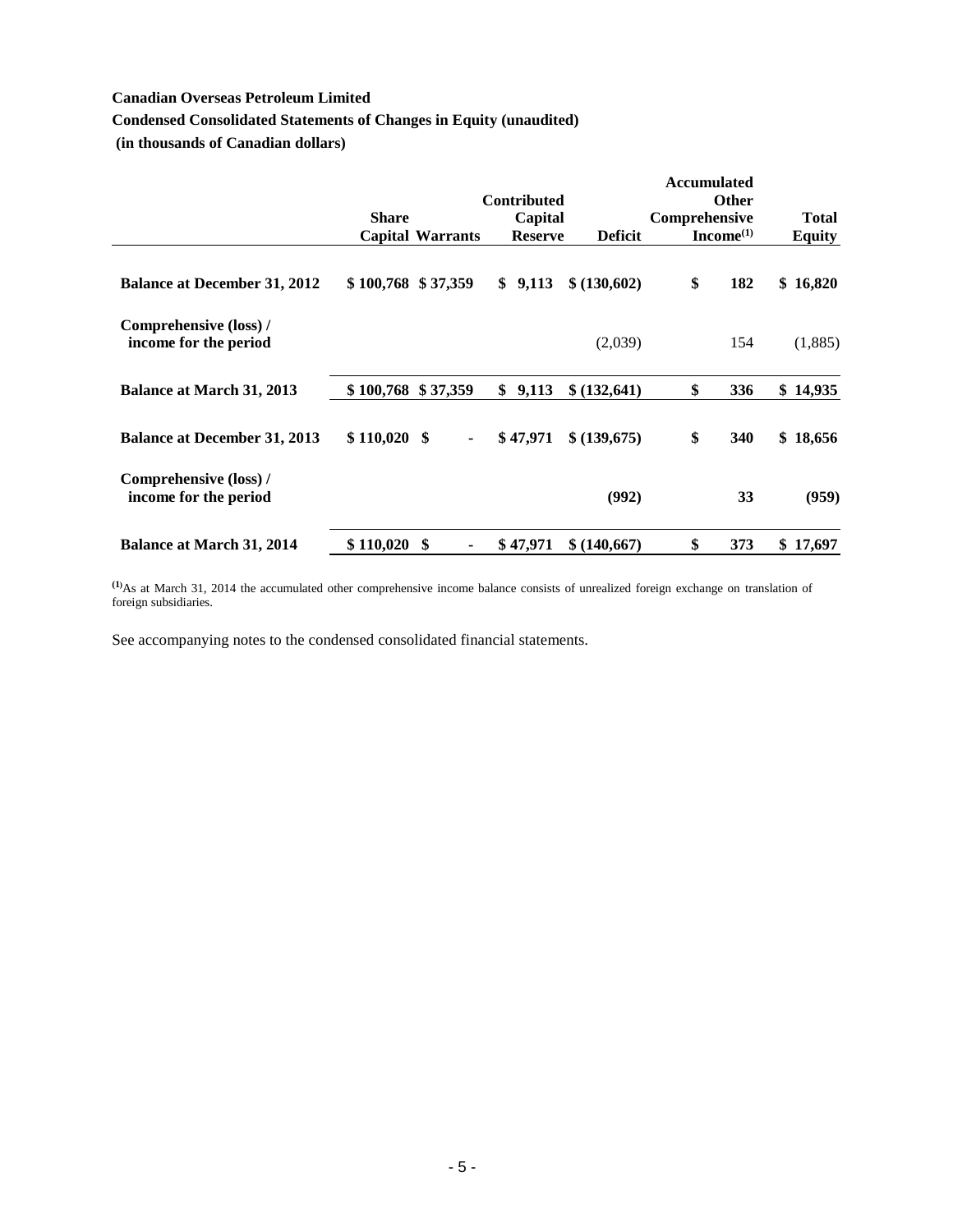# **Condensed Consolidated Statements of Cash Flows (unaudited)**

**(in thousands of Canadian dollars)**

| For the three months ended March 31                                                   | 2014        | 2013          |
|---------------------------------------------------------------------------------------|-------------|---------------|
| <b>Cash Used In Operating Activities</b>                                              |             |               |
| Loss                                                                                  | \$<br>(992) | \$<br>(2,039) |
| Interest income                                                                       | (6)         | (5)           |
| Add (deduct) non-cash items:                                                          |             |               |
| Depreciation                                                                          | 17          | 15            |
| Unrealized foreign exchange gain                                                      | (821)       | (291)         |
| Funds used in operations                                                              | (1,802)     | (2,320)       |
| Net change in non-cash working capital (note 9)                                       | 1,015       | 537           |
|                                                                                       | (787)       | (1,783)       |
| <b>Financing Activities</b>                                                           |             |               |
| Net change in non-cash working capital (note 9)                                       | (477)       |               |
|                                                                                       | (477)       |               |
| <b>Investing Activities</b>                                                           |             |               |
| Additions to office equipment                                                         | (7)         | (5)           |
| Additions to exploration and evaluation assets                                        | (209)       | (251)         |
| Interest income                                                                       | 6           | 5             |
| Net change in non-cash working capital (note 9)                                       | 82          |               |
|                                                                                       | (128)       | (251)         |
| Decrease in cash and cash equivalents<br>during the period                            | (1, 392)    | (2,034)       |
| Effect of foreign exchange on cash and cash<br>equivalents held in foreign currencies | 4           | (19)          |
| Cash and cash equivalents, beginning of period                                        | 2,384       | 4,374         |
| Cash and cash equivalents, end of period                                              | \$<br>996   | \$<br>2,321   |

See accompanying notes to the condensed consolidated financial statements.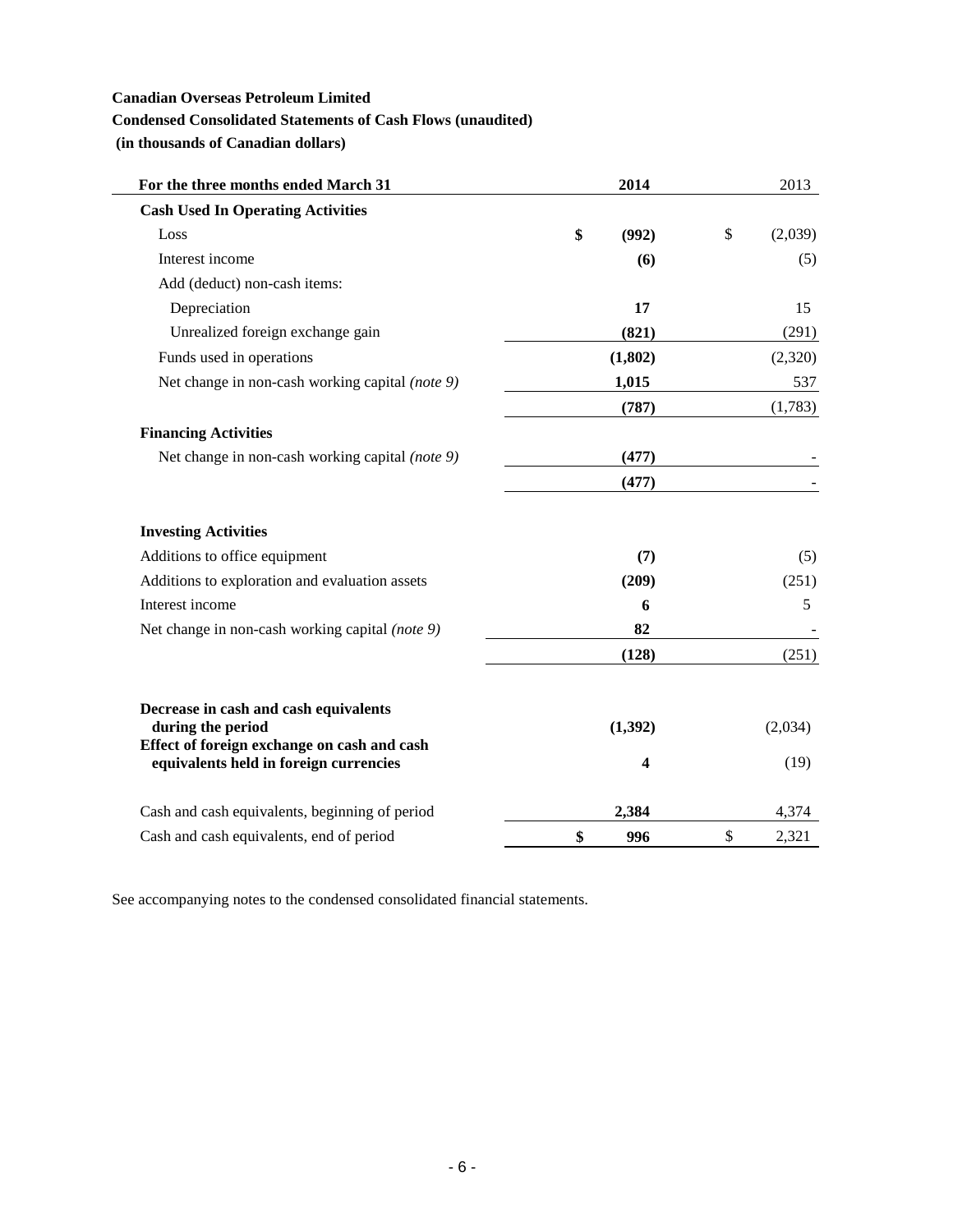## **1. NATURE OF OPERATIONS**

Canadian Overseas Petroleum Limited ("COPL" or the "Company"), is a widely-held publicly traded company incorporated and domiciled in Canada. The Company's common shares are traded on the TSX Venture Exchange in Canada and the London Stock Exchange in the UK. The Company's registered office is in Calgary, Alberta at 400, 604 - 1<sup>st</sup> Street SW.

COPL and its subsidiaries are involved in the identification, acquisition, exploration and development of oil and natural gas offshore reserves. Currently the Company has the following subsidiaries, all of which are wholly-owned:

- COPL Technical Services Limited, which is involved in providing technical services to the COPL group of companies;
- Canadian Overseas Petroleum (UK) Limited ("COPL UK"), which conducts the Company's operations in the United Kingdom ("UK") North Sea;
- Canadian Overseas Petroleum (Bermuda Holdings) Limited and Canadian Overseas Petroleum (Bermuda) Limited ("COPL B"), which were created in May 2011 to conduct anticipated operations in offshore Liberia;
- COPL New Zealand Limited, which was incorporated in New Zealand ("NZ") on November 8, 2012; and
- Canadian Overseas Petroleum (Nigeria) Limited, which was incorporated in Bermuda on October 17, 2013.

## **2. BASIS OF PREPARATION AND GOING CONCERN**

#### *Basis of Preparation and Compliance*

The Company's unaudited condensed interim consolidated financial statements ("financial statements") have been prepared in accordance with International Accounting Standard ("IAS") 34, "Interim Financail Reporting" following acceptable accounting policies under International Financial Reporting Standards ("IFRS") and are reported in thousands of Canadian dollars ("\$"). The Company's financial statements should be read in conjunction with the Company's audited annual consolidated financial statements as at and for the years ended December 31, 2013 and 2012, which outline the Company's significant accounting policies in Note 3 thereto, which have been applied consistently in these financial statements, except as noted below, as well as the Company's critical accounting judgments and key sources of estimation uncertainty which are also set out in Note 3 thereto.

As at January 1, 2014, the Company adopted the following standards:

• IAS 36, Impairment of Assets – Amendments to IAS 36 require entities to disclose the recoverable amount of an impaired Cash Generating Unit ("CGU"). The Company assessed the effect of IAS 36 and determined that there will be no material impact on the financial statements.

• IFRIC 21, Levies – Interpretation of IAS 37, Provisions, Contingent Liabilities and Assets, sets out criteria for the recognition of a liability, one of which is the requirement for the entity to have a present obligation as a result of a past event. The interpretation clarifies that the obligation that gives rise to the liability to pay a levy is the activity described in the relevant legislation that triggers the payment of the levy. The Company assessed the effect of IFRIC 21 on its consolidated statements of financial position and consolidated statements of comprehensive loss and has determined there is no material impact.

These financial statements were approved for issuance by the Board of Directors on May 27, 2014.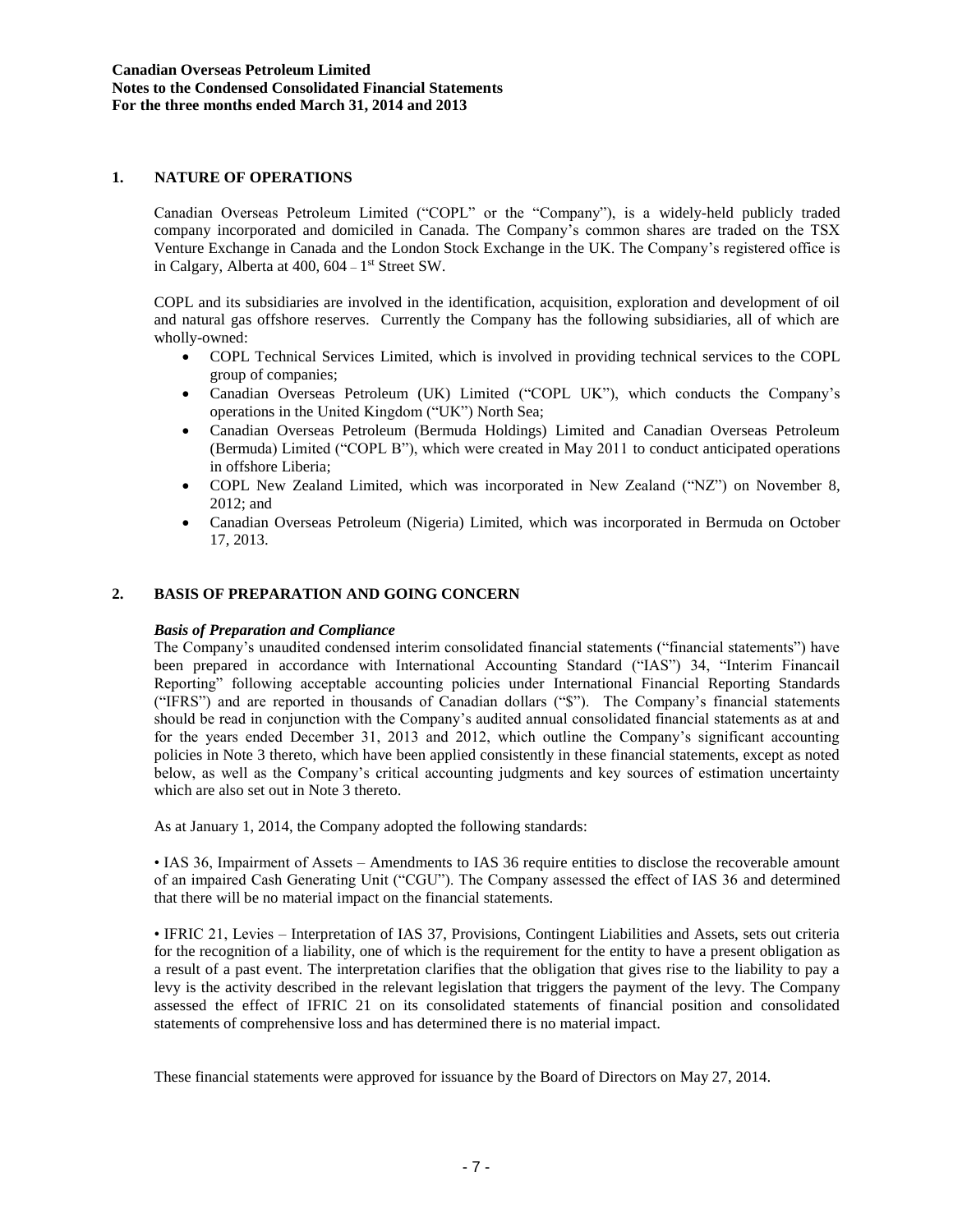## **2. BASIS OF PREPARATION AND GOING CONCERN (continued)**

#### *Going Concern*

These consolidated financial statements are prepared on a going concern basis which assumes that the Company will be able to realize its assets and discharge its liabilities in the normal course of business.

Currently, the Company does not have material cash inflows and/or adequate financing to develop profitable operations. The Company is pursuing exploration projects and contracts that will require substantial additional financing before they are able to generate positive operating cash flows. Accordingly, the Company's continued successful operations are dependent on its ability to obtain additional financing. There is no assurance that the Company will be able to obtain adequate financing in the future or that such financing will be obtained on terms advantageous to the Company. With no assurance such financing will be obtained in 2014, there is significant doubt the Company will be able to continue as a going concern. These consolidated financial statements do not give effect to adjustments that would be necessary to the carrying values and classifications of assets and liabilities should the Company be unable to continue as a going concern.

# **3. CASH AND CASH EQUIVALENTS**

| (\$000's)            | <b>March 31, 2014</b> |     | December 31, 2013 |       |
|----------------------|-----------------------|-----|-------------------|-------|
| Cash                 |                       | 823 |                   | 2.114 |
| Credit card deposits |                       | 173 |                   | 270   |
|                      |                       | 996 |                   | 2.384 |

Cash balances earn interest, whenever possible, at floating rates based on daily bank deposit rates.

Credit card deposits are bank deposits that cover the maximum credit limit available for corporate credit cards.

The fair value of cash and cash equivalents was \$1.0 million as at March 31, 2014 (\$2.4 million as at December 31, 2013). The Company deposits its cash with reputable Canadian and UK banks. The Company did not have any overdraft facilities in place as at March 31, 2014 and December 31, 2013.

## **4. EXPLORATION AND EVALUATION ASSETS**

|                                | Liberia      | <b>New Zealand</b> |    | TOTAL  |
|--------------------------------|--------------|--------------------|----|--------|
| (S 000's)                      |              |                    |    |        |
| As at December 31, 2012        | \$           | \$                 | \$ |        |
| <b>Additions</b>               | 872          | 633                |    | 1,505  |
| Transfer of deposit for        |              |                    |    |        |
| seismic data                   | 15,287       |                    |    | 15,287 |
| Net effect of foreign exchange | 693          | 17                 |    | 710    |
| As at December 31, 2013        | \$<br>16,852 | 650                |    | 17,502 |
| <b>Additions</b>               | 119          | 90                 |    | 209    |
| Net effect of foreign exchange | 661          | 26                 |    | 687    |
| As at March 31, 2014           | \$<br>17,632 | \$<br>766          | S  | 18.398 |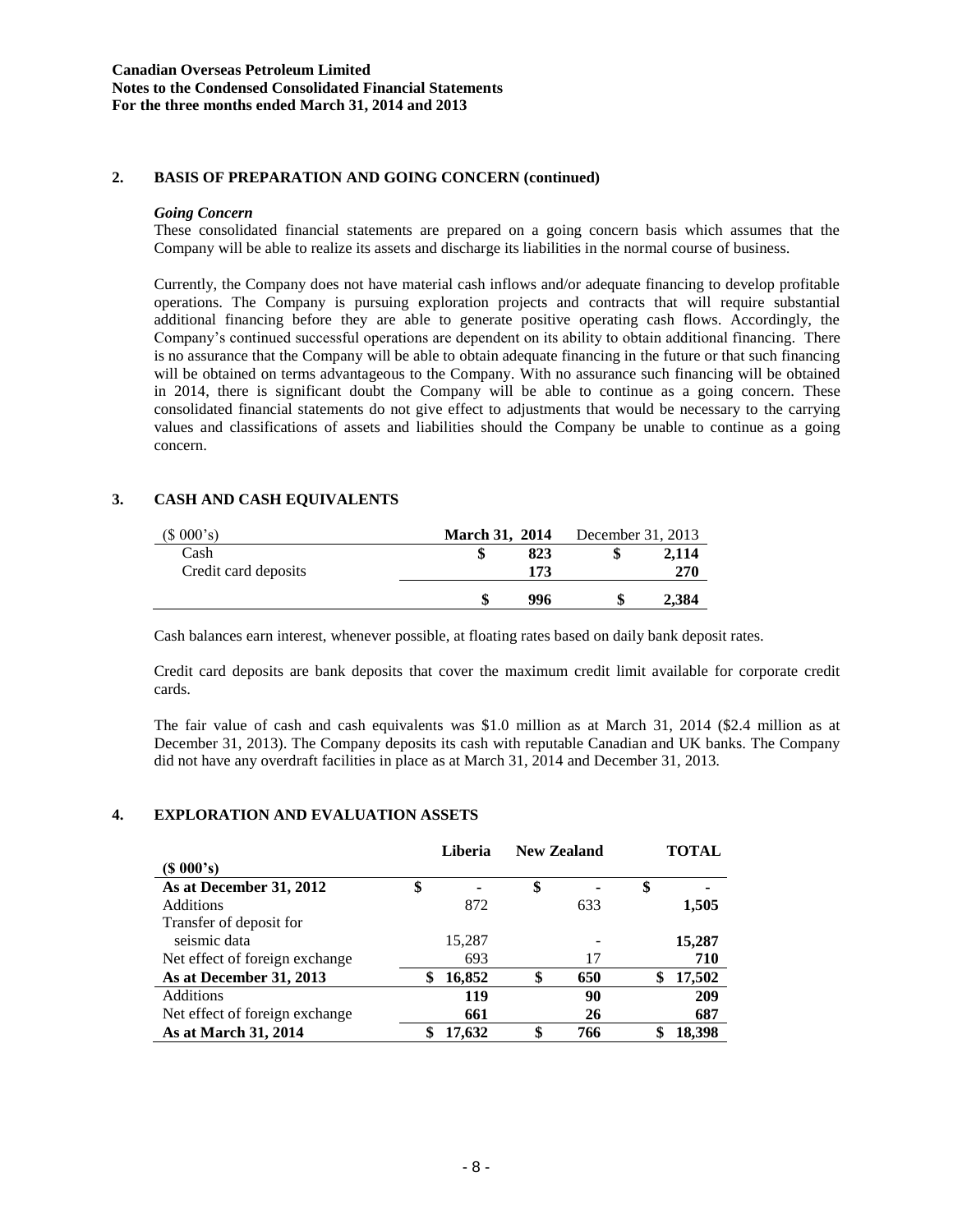## **5. ACCOUNTS PAYABLE AND ACCRUED LIABILITIES**

| (\$000's)                  | 2014  | 2013  |
|----------------------------|-------|-------|
| Trade payables             | 1,896 | 1,307 |
| Joint venture payables     | 302   | 292   |
| <b>Accrued liabilities</b> | 788   | 238   |
| Other                      | 18    | 22    |
| <b>Total</b>               | 3,004 | l.859 |

# **6. SHARE CAPITAL**

#### **a) Authorized and Issued Common Shares**

#### **Authorized**

An unlimited number of common voting shares (the "Common Shares") without nominal or par value and an unlimited number of preferred shares, issuable in series.

#### Issued

The issued share capital is as follows:

|                                                       | Number of<br><b>Common Shares</b> | Amount    |
|-------------------------------------------------------|-----------------------------------|-----------|
| Balance, December 31, 2012                            | 284,016,939                       | \$100,768 |
| Issued pursuant to public offering on July 25th       | 30,000,000                        | 6,000     |
| Issued pursuant to public offering on August 28th     | 12,311,000                        | 2,462     |
| Issued pursuant to settlement of debt on December 3rd | 7,389,781                         | 1,810     |
| Share issue costs                                     |                                   | (1,020)   |
| <b>Balance, December 31, 2013</b>                     | 333,717,720                       | \$110,020 |
| Balance, March 31, 2014                               | 333,717,720                       | \$110,020 |

### **b) Warrants**

There were no warrants issued and/or exercised during the quarter ended March 31, 2014 and the year ended December 31, 2013. A summary of the Company's share purchase warrants outstanding at December 31, 2013 is as follows:

|                              | Three months ended<br><b>March 31, 2014</b> |                                      |  | <b>Year ended</b><br>December 31, 2013 |    |                                      |
|------------------------------|---------------------------------------------|--------------------------------------|--|----------------------------------------|----|--------------------------------------|
|                              | Number of<br>Warrants                       | Wt. Avg.<br><b>Exercise</b><br>Price |  | Number of<br><b>Warrants</b>           |    | Wt. Avg.<br><b>Exercise</b><br>Price |
| Balance, beginning of period |                                             | \$                                   |  | 129,949,000                            | \$ | 0.65                                 |
| Issued                       | ۰                                           |                                      |  |                                        |    |                                      |
| Expired                      |                                             |                                      |  | (129, 949, 000)                        |    | 0.65                                 |
| Balance, end of period       | ۰.                                          |                                      |  |                                        |    |                                      |
| Exercisable, end of period   | $\blacksquare$                              | \$                                   |  |                                        | S  |                                      |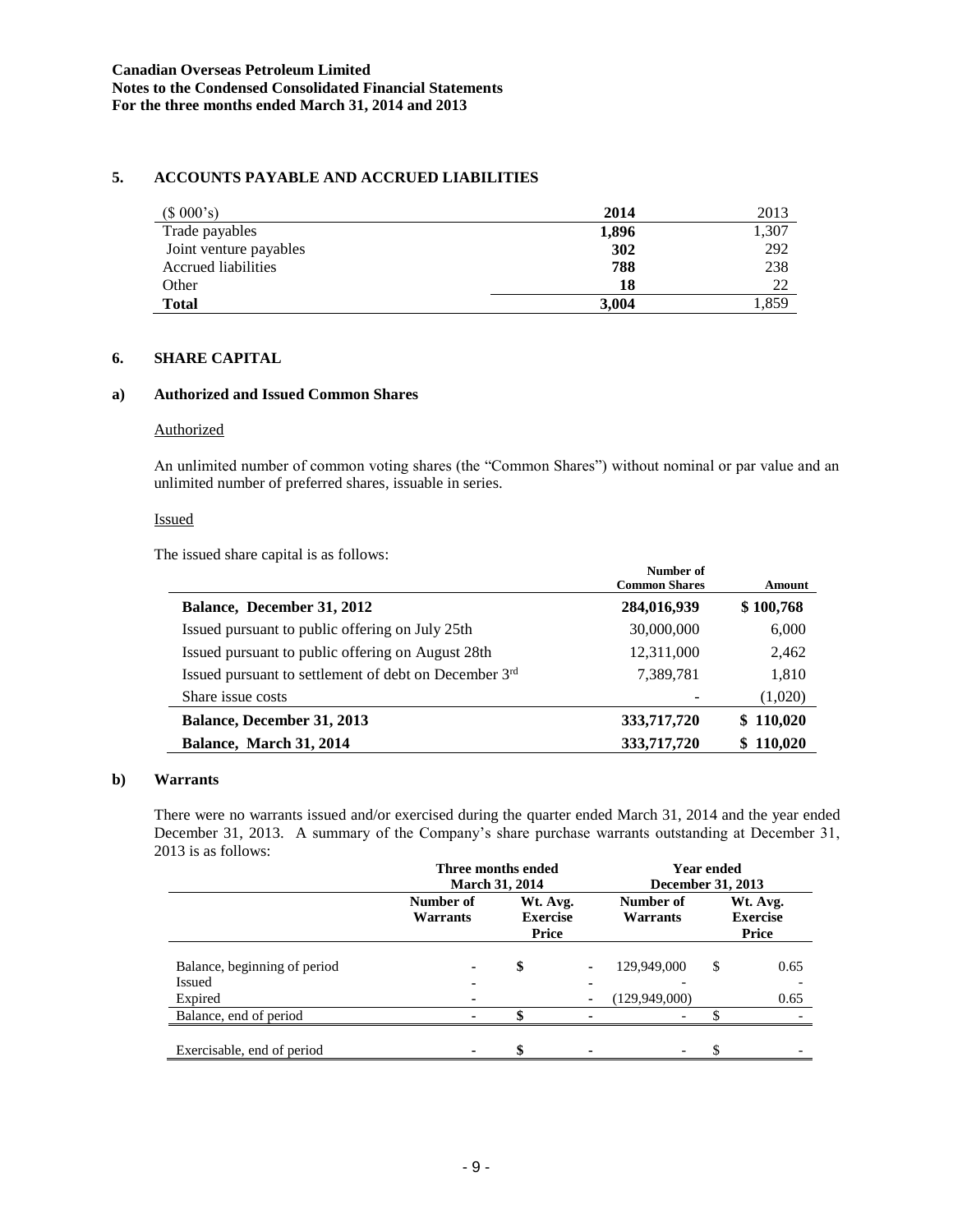## **6. SHARE CAPITAL (continued)**

#### **c) Incentive Stock Options**

As at March 31, 2014, a total of 29,532,500 stock options to purchase common shares are outstanding, having a weighted average exercise price of \$0.50 per share with a remaining weighted average contractual life of 2.83 years. Changes to the Company's stock options are summarized as follows:

|                                                      | <b>Year ended</b><br><b>March 31, 2014</b> |                                      |              | <b>Year ended</b><br>December 31, 2013 |    |                                      |
|------------------------------------------------------|--------------------------------------------|--------------------------------------|--------------|----------------------------------------|----|--------------------------------------|
|                                                      | Number of<br><b>Options</b>                | Wt. Avg.<br><b>Exercise</b><br>Price |              | Number of<br><b>Options</b>            |    | Wt. Avg.<br><b>Exercise</b><br>Price |
| Balance, beginning of period<br>Granted<br>Forfeited | 31,320,000<br>(1,787,500)                  | \$                                   | 0.51<br>0.67 | 20,565,000<br>11,025,000<br>(270,000)  | S  | 0.67<br>0.23<br>0.77                 |
| Balance, end of period                               | 29,532,500                                 | ¢                                    | 0.50         | 31,320,000                             | \$ | 0.51                                 |
| Exercisable, end of period                           | 29,532,500                                 | \$                                   | 0.50         | 31,320,000                             | \$ | 0.51                                 |

# **7. COMMITMENTS AND CONTRACTUAL OBLIGATIONS**

As at March 31, 2014, the Company has the following commitments:

| (\$000's)                  | <b>Total</b> | <b>Less than</b><br><b>One Year</b> | <b>One to Three</b><br>Years | <b>Four to Five</b><br><b>Years</b> | <b>After Five</b><br><b>Years</b> |
|----------------------------|--------------|-------------------------------------|------------------------------|-------------------------------------|-----------------------------------|
| NZ exploration commitments | 1.700        | 1.700                               | $\overline{\phantom{a}}$     | $\overline{\phantom{a}}$            |                                   |
| Office lease               | 3,225        | 572                                 | 1.137                        | 1.137                               | 379                               |
|                            | 4.925        | 2.272                               | 1.137                        | 1.137                               | 379                               |

NZ exploration commitments of \$1.7 million as at March 31, 2014 relate to a minimum work programme to be carried out by October 31, 2014, under a 50% exploration license in New Zealand. In addition, the Company acts as a guarantor of its partner's commitments (the remaining 50%) in this New Zealand license. In the event that the acquisition of seismic data does not occur in accordance with the work programme, there is no financial penalty to the Company. Instead, the Company's interest in the license is subject to forfeiture on November 1, 2014. The Company has capitalized costs in New Zealand of \$766,000 as at March 31, 2014 (December 31, 2013 - \$650,000).

The Company is committed under operating lease agreements for the rental of office space in Calgary, Canada and Aberdeen, UK. The approximate total lease payments are \$3.2 million and are payable over the next six years.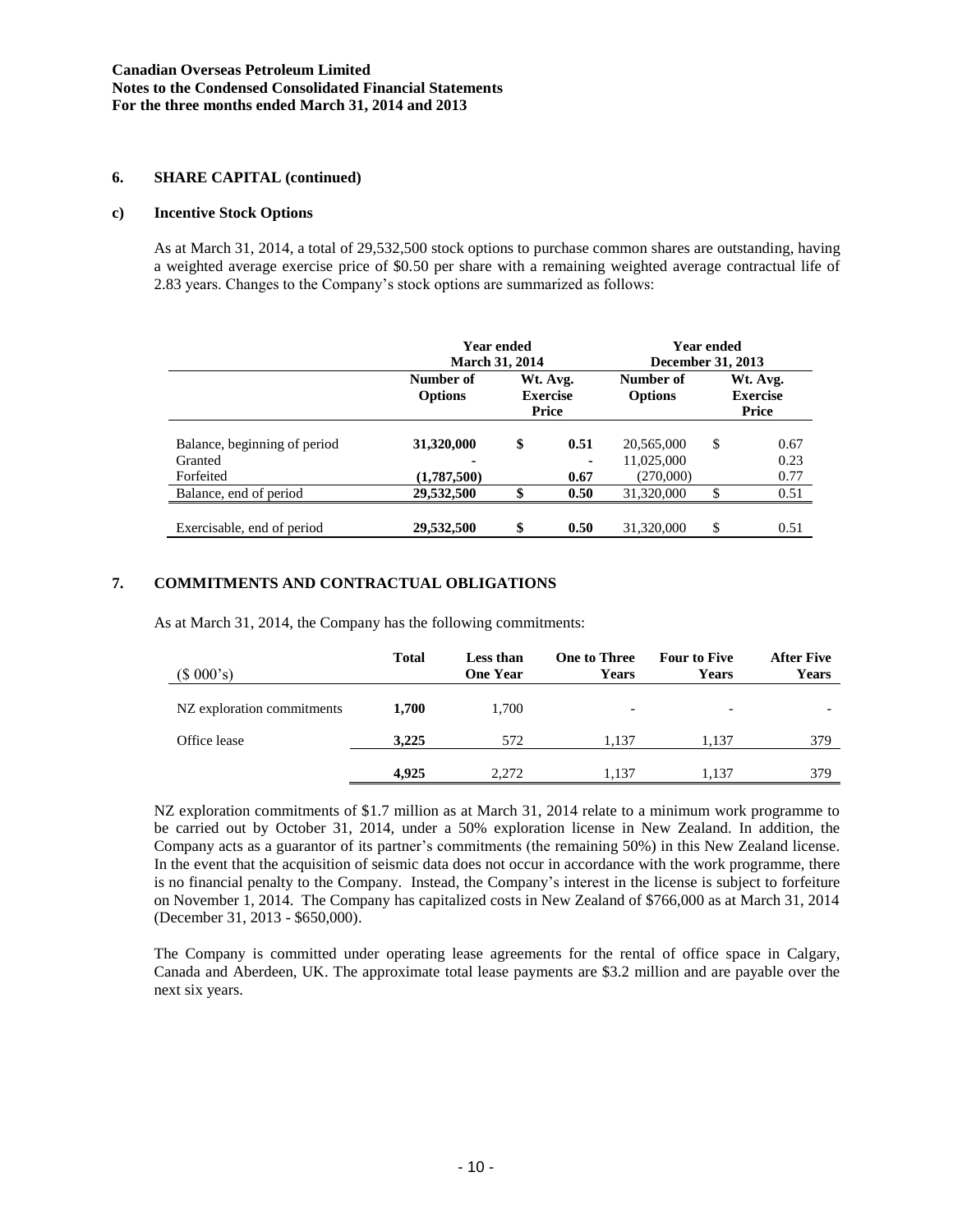### **8. FINANCIAL INSTRUMENTS**

#### **a) Fair values**

As at March 31, 2014 and December 31, 2013, the fair values of all financial instruments not carried at fair value approximated their carrying values due to their short-term maturity.

## **(b) Foreign exchange risk**

Cash and cash equivalents includes amounts denominated in foreign currencies:

|                       | <b>March 31, 2014</b> | <b>December 31, 2013</b> |
|-----------------------|-----------------------|--------------------------|
| <b>British Pounds</b> |                       | 188                      |
| U.S. Dollars          |                       | 123                      |

## **9. NET CHANGE IN NON-CASH WORKING CAPITAL**

|                                                                                                                                | Three months ended<br><b>March 31, 2014</b> |              | Three month ended<br>March 31, 2013 |     |
|--------------------------------------------------------------------------------------------------------------------------------|---------------------------------------------|--------------|-------------------------------------|-----|
| Decrease in accounts receivable                                                                                                | \$                                          | $\mathbf{2}$ | \$                                  | 148 |
| Decrease/(increase) in prepaid expenses                                                                                        |                                             | 15           |                                     | (9) |
| Decrease in loan receivable<br>Increase in operating accounts payable and accrued                                              |                                             | 3            |                                     |     |
| Liabilities                                                                                                                    |                                             | 832          |                                     | 243 |
| Non-cash transaction:                                                                                                          |                                             |              |                                     |     |
| Net effect of foreign exchange                                                                                                 |                                             | 163          |                                     | 155 |
| Net change in operating non-cash working capital                                                                               | \$                                          | 1,015        | \$                                  | 537 |
| Increase in prepaids related to financing activities<br>Increase in accounts payable related to financing<br><b>Activities</b> | \$                                          | (708)<br>231 | \$                                  |     |
| Non-cash transaction:                                                                                                          |                                             |              |                                     |     |
| Net effect of foreign exchange                                                                                                 |                                             |              |                                     |     |
| Net change in financing non-cash working capital                                                                               | \$                                          | (477)        | \$                                  |     |
| Increase in accounts payable related to exploration<br>assets                                                                  | \$                                          | 82           | \$                                  |     |
| Net change in investing non-cash working capital                                                                               | \$                                          | 82           | \$                                  |     |